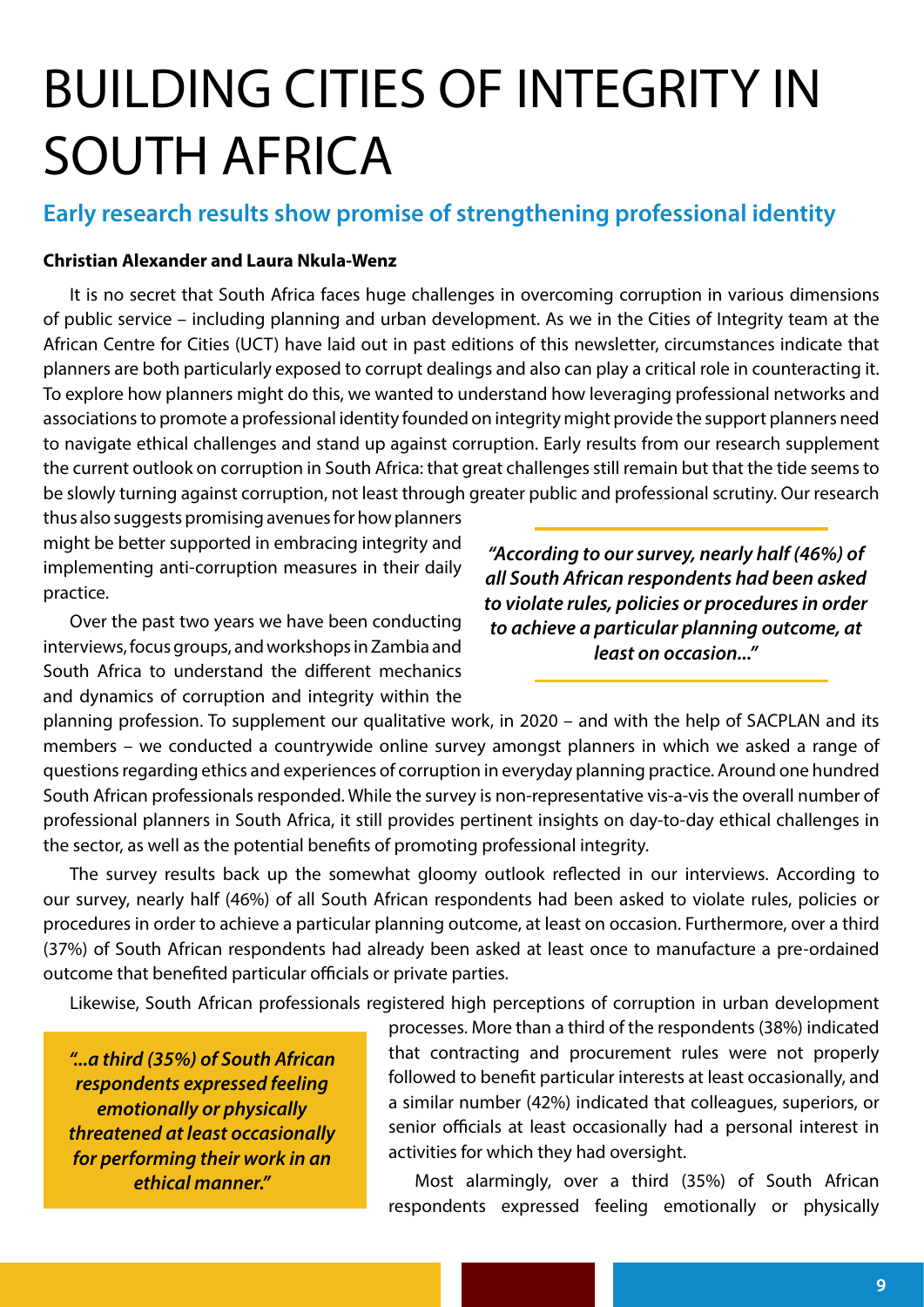threatened at least occasionally for performing their work in an ethical manner. Respondents working in government were nearly twice as likely to feel threatened compared to their non-governmental peers, and female planners were at greater risk compared to their male counterparts.

The high perception of corruption amongst planners and urban professionals in South Africa has had an obvious impact on professional moral and sense of identity. As one of our interviewed participants noted, "we are a bit desensitized about corruption because it's so widespread."

However, the good news is that a large majority of respondents in South Africa voiced a strong sense of public purpose and believed that integrity still played an important role in the profession. Respondents also indicated that they believed their respective professional associations – like SACPLAN but also SAPI or SAIA – could and should play a more central role in addressing corruption and promoting integrity, suggesting hope for concerted future progress against corruption.

Two notable patterns also emerged that suggest that promoting professional integrity might be a key lever in combating corruption: First, while a few respondents reported commonly experiencing or perceiving corruption or irregularities, a much larger group of respondents reported that such incidents only occurred occasionally or sometimes (see Figure 1), suggesting that their experience of corruption could be characterized as opportunistic or situational.

## *Figure 1: Indications of opportunistic corruption amongst South African respondents*



How often at work are you required to use your expertise to manufacture pre-ordained outcomes that benefit particular officials or private parties?

Second, while a large majority of respondents in South Africa did not believe that planners in general were likely to report corruption, a similarly large number indicated that they themselves were at least somewhat likely to report corruption and unethical behaviour (see Figure 2). These results might be explained by the fact that more ethical respondents self-selected to take a survey on ethics, or that respondents overestimated their own ethical behaviour – a common phenomenon in anti-corruption research. However, the extent of the discrepancy in responses could also suggest "*[pluralistic ignorance"](https://www.sciencedirect.com/science/article/pii/S0065260108602385)* amongst respondents, a phenomenon wherein most individuals in a group conform to a social norm (here, not reporting corruption) even though